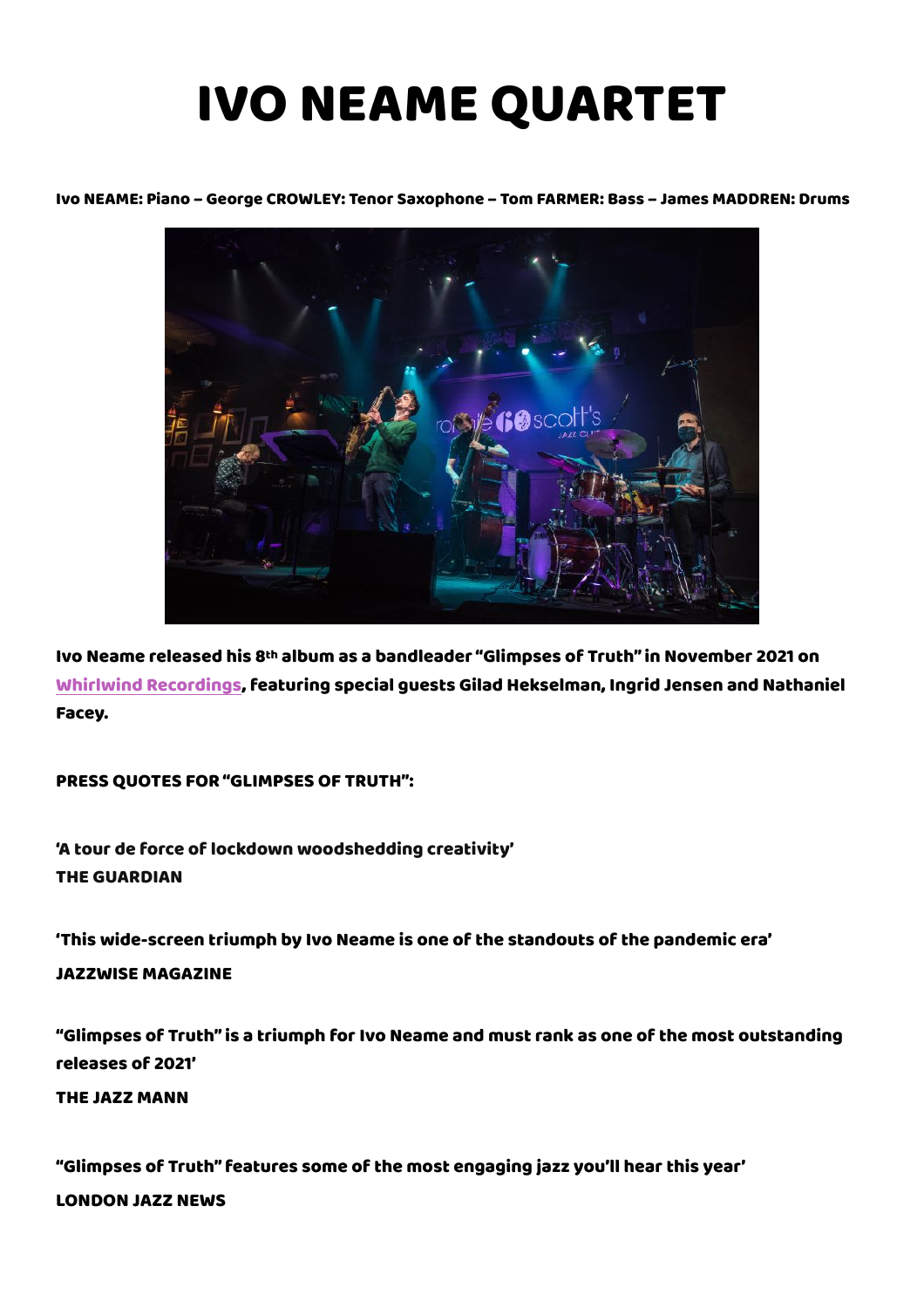'If these dark times can produce such brilliance who knows what comes next' KIND OF JAZZ

'Neame's work is off-beat, complex, immersive, kaleidoscopic and often bracingly polyrhythmic'

ALL ABOUT JAZZ

'To compose and arrange music of this quality for a big band is laudable, to gather together great musicians and have them play as an ensemble when in reality they are all apart and then to mix and produce their performances into a work of art is simply sensational'

SANDY BROWN JAZZ

Click [here](https://www.youtube.com/watch?v=ptBRKmk5iAs) to watch a quartet performance live from Ronnie Scott's, London in January 2021.

Click [here](https://www.youtube.com/watch?v=aGHPMA7htPs) to watch a music video of "Strega" from "Glimpses of Truth", featuring Ingrid Jensen.

The Ivo Neame Quartet has performed at notable jazz venues and festivals worldwide and is now available for international touring throughout 2022 and beyond.

For bookings please write to: [info@ivoneame.com](mailto:info@ivoneame.com)

[www.ivoneame.com](http://www.ivoneame.com/)